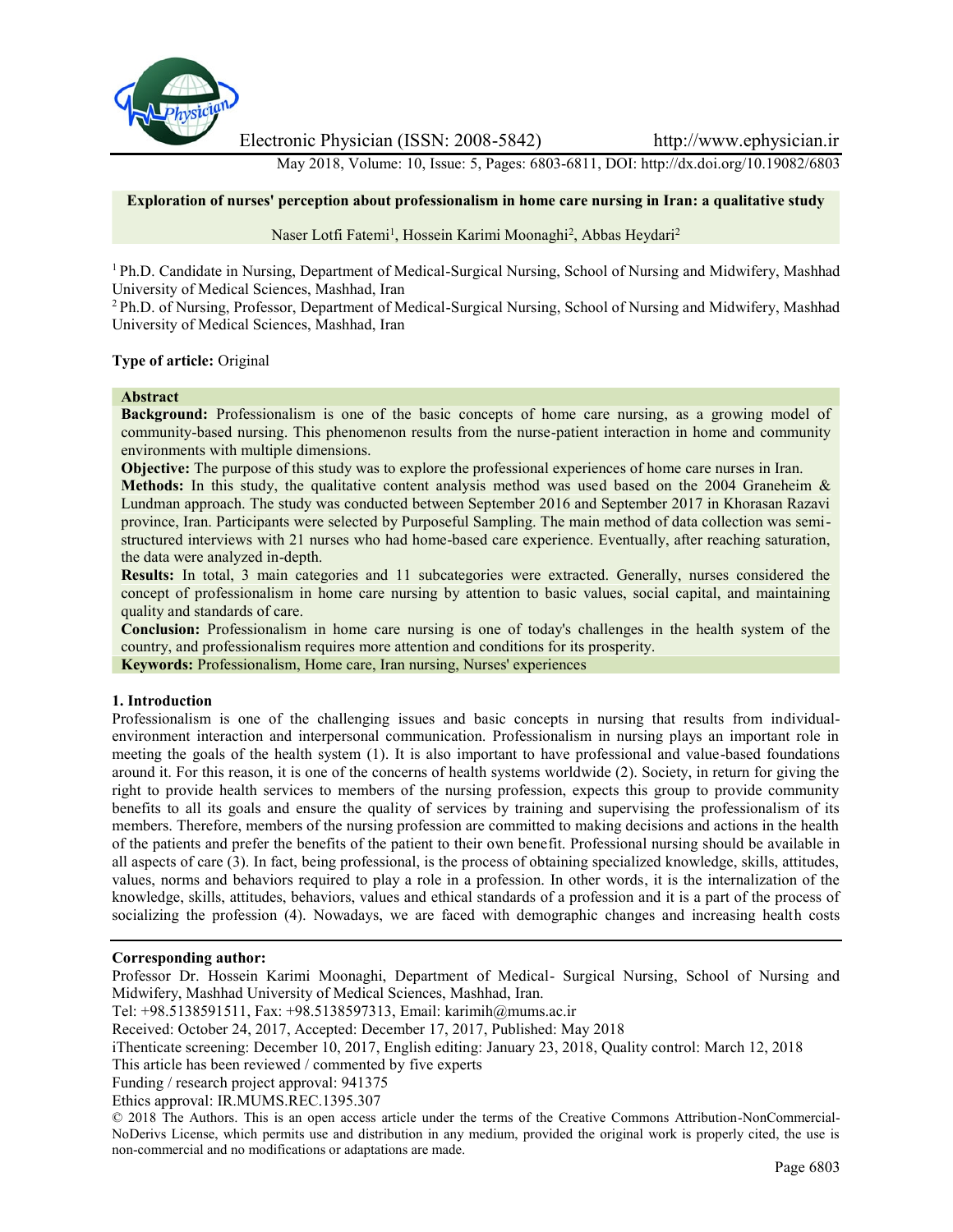worldwide. Therefore, the tendency to carry out care outside the hospital environment is increasing (5). Rapid changes in population distribution around the world towards elderly populations and increasing hospital costs have led health services to integrate into everyday life, and the care environment is changing from hospitals to homes (6). Home care nursing involves a wide range of technical and protective care for patients, post-discharge period, maintaining the health of the disabled and the elderly at home, preventing unnecessary hospitalization and meeting the daily needs of home health with the goal of rehabilitation, therapeutic and supportive care (7). Today, home care is gradually becoming an emerging industry, and becoming a common nursing model (8). Along with this change in healthcare systems, it seems a new generation of nurses have gone into professional careers (9). Experience in professionalism is one of the issues that should be given more attention to in dealing with and solving professional problems. Affecting factors on the process of nursing professionalism in home care are not just professional factors, and home nurses should adopt a more professional role in the community. Although the history of home care nursing in Iran has been long established, the recognition of the dimensions of home care nursing is a new subject and there is a significant gap in this regard. Consequently, there is not enough information available to health policy makers in Iran (10). Due to the increasing need and demand of the community for professional and committed nurses and improving the quality of services, professionalism and acts of professionalism have become key issues in health care systems. Therefore, attention to the concept of professionalization and the determination of its indicators are necessary (11). The subjective characteristics based on the quality of the unique experience for nurses, are the main challenges for understanding home care and so it is very difficult to describe it in quantitative and objective ways. How is home care in Iran? And what are the challenges in this area? These are unknown topics. This question remains unanswered. If these nurses could talk about professionalism in home care, and if they could express space, differences and challenges, opportunities and threats, what would be revealed? Therefore, the best way to answer these questions is to use the qualitative research methodology to help clarify the professionalism of home nursing care in Iran. The present study was designed and conducted to explain nurses' experiences of professionalism in home care nursing.

### **2. Material and Methods**

This study was conducted to explain nurses' experiences of professional nursing in home care. Due to the multidimensional nature of professionalism, the researchers used the qualitative conventional content analysis method. The sampling was done by using purposeful and snowball sampling. Participants were selected from nurses who had at least one year of home care experience, had at least a bachelor's degree, and willingness to participate and talk about their experiences. Maximum Variance of Sampling was carried out in terms of work history and experience, and type of care such as long-term care, nursing techniques, wound care, intensive nursing care in the home, phototherapy, etc. This research was conducted between September 2016 and September 2017 in Khorasan Razavi province, Iran. In this study, 21 nurses who had the criteria for entering the study were selected, and the sampling was continued until data saturation. The main method of data collection was semi-structured interviews and the duration of each interview was between 20 and 105 minutes with an average of 48 minutes. Initially, the goals of the study were stated through telephone conversation with the nurses. After obtaining consent, the time of the interviews and the appropriate location for the participants were determined. Two of the nurses contacted refused to be interviewed. Most interviews were conducted at institutes of home nursing services, and in some cases interviewed in hospitals or nursing faculties in Mashhad. The focus of interview questions was the professional experience of nurses in home care. At first, a general question was asked, such as "Can you tell us one of your narratives of home care?" and the interview process was guided by the participants' answer. Then, exploratory and follow-up questions were asked to obtain more information and to clarify the answers of nurses. Participants were asked to provide examples to describe the subject during the interview. All the interviews were recorded and then transcribed as soon as possible. The researchers repeatedly listened to the interviews and reviewed the typed text repeatedly in order to immerse them in the data. The analysis process was carried out simultaneously with the data collection, based on the Graneheim & Lundman approach in qualitative content analysis (12). The Inductive method and coding was used for content analysis of all interviews. In order to extract data, the text was read word by word. The words, sentences and paragraphs of the participants' statements that contained important points related to the topic were considered as Meaning Units, and text annotation with coding was done, and revealed the experiences of participating nurses. Participants' words and the researcher's perceptions were used for initial coding. The codes were refreshed several times to be placed by meaning similarity in the main categories and subcategories. Meaning units were extracted from participants' quotations in the form of initial codes. Meaning units were conceptualized, and reached the abstract level and were named in terms of their latent meaning. The codes were categorized and deformed based on the similarity and the meaning and conceptual difference, whereby the categories were made. The sweep process and the verification of all data were done separately to ensure the validity of the information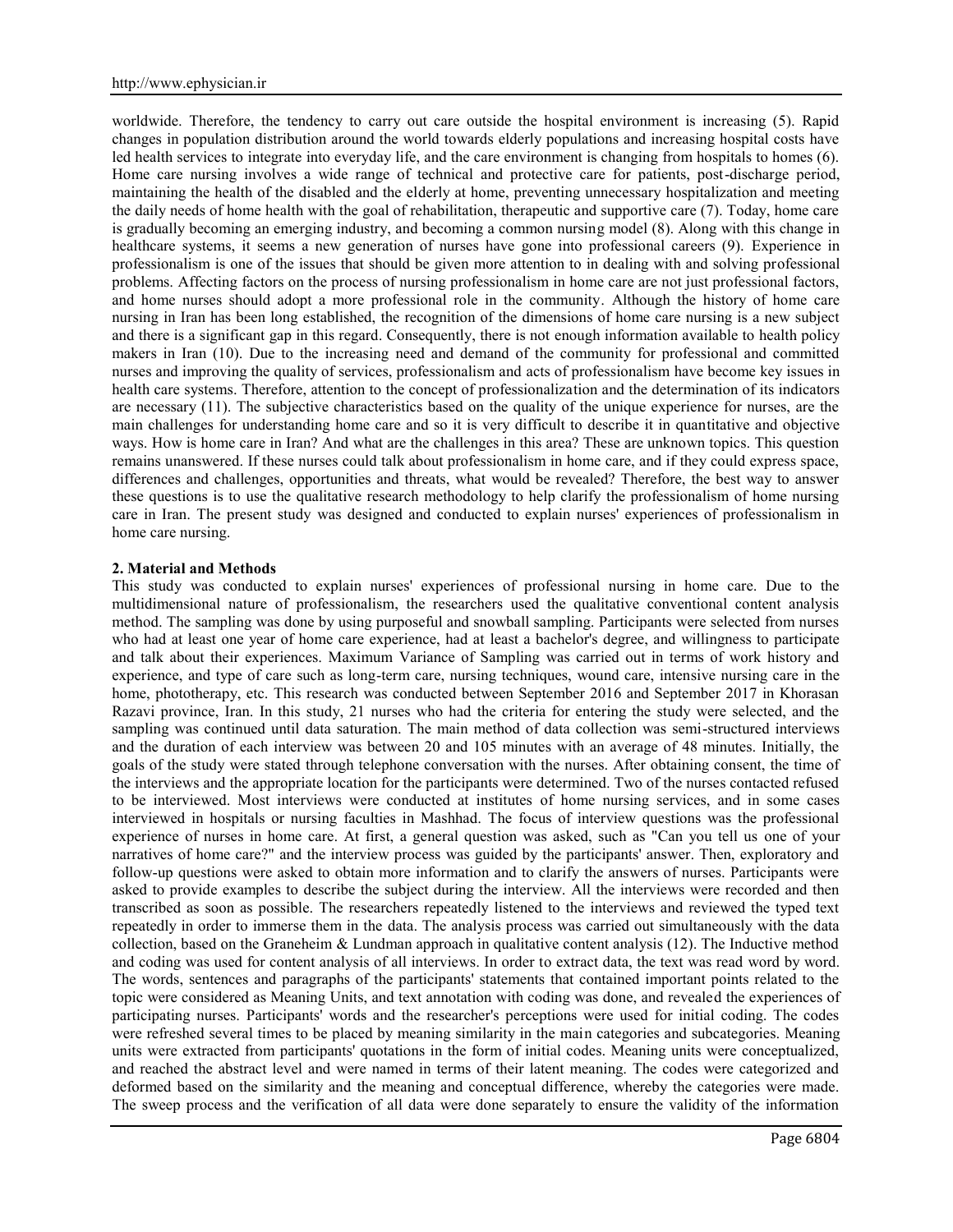extracted from the data. Then a more abstract conceptual name was considered for that particular category. By coding and creating relationships between each category and its associated subcategories, the data was newly linked. When there was a certain phenomenon in the data, its concepts were categorized. Finally, by redefining categories, codes and data were identified in the main body of the study. The data saturation criterion was the lack of formation of new classes among the data. At all stages, we tried to avoid the implications of the researchers' assumptions in the data analysis process. Four criteria for credibility, dependability, confirmability, and transferability were used in accordance with Lincoln and Guba to increase validity and reliability, which is equivalent to the scientific strength of the findings in qualitative research (13). Data validity increased with the maximum variance of participants' backgrounds, and diverse work experiences, and the difference in the type of home care. In order to eliminate any ambiguity in coding, credibility methods were used. The researcher compared the same concepts to their statements by member check and the degree of convergence between the extracted inputs and the experiences of the participants. We compared the degree of consistency between the extracted themes with experiences of participants. Confirmability was also possible by audit trial, recording and writing the steps and the research process accurately and with due observance of the researcher's neutrality, agreement of four home nurses on the interviews, codes and the classification of similar codes and categories. Confidence or dependability of the findings was done by writing as soon as possible, external check by using two expert colleagues in qualitative research, and revising the entire data. The rich explanation of data and transferability through interviews with different participants, providing direct quotes and examples was obtained. The researchers obtained informed consent from the participants. The informed consent form includes the right to voluntary participation in the study, the recording of anonymous interviews, the observance of confidentiality by the researcher, the ability to cancel at each stage of the investigation, the knowledge of the overall results of the study and the receipt of the audio file related to the interview of the researcher. They were also informed that, if necessary, they may be referred to again, to complete the conversation.

## **3. Results**

In this study, 21 nurses (12 men and 9 women) with job experience of 2 to 28 years (average 15.5 years) and with work experience in home care between 2 and 25 years (mean 8 years) participated. The average interview time was 48 minutes. In total, three main categories of "focusing on basic values", "social capital" and "maintaining quality and standards of care" were extracted by analyzing the data. The obtained categories and subcategories in the research are indicated in Table 1.

| $\frac{1}{2}$                             |                                                        |
|-------------------------------------------|--------------------------------------------------------|
| Category                                  | Subcategory                                            |
| Attention to basic values                 | Compliance to law and Accountability                   |
|                                           | Attention to basic values                              |
|                                           | Ethically oriented                                     |
|                                           | Adherence to social justice                            |
|                                           | Spirituality                                           |
| Social capital                            | Professional interaction                               |
|                                           | Social position                                        |
| Maintaining quality and standards of care | Monitoring and accreditation                           |
|                                           | Attention to the authority of knowledge and experience |
|                                           | Specialization                                         |
|                                           | <b>Clinical Competency</b>                             |
|                                           | Effective management                                   |

**Table 1**. Overview of categories (n=3) and subcategories (n=12)

# *3.1. Attention to basic values*

The home care nurse, as an individual, has his own values and beliefs, culture and customs. These values and beliefs may unconsciously or consciously affect their behavior, speech, and decisions. Values are one of the most important parts of professional activity. A conflict of values can change a situation or problem into an ethical challenge. One of the remarkable points in the participants' statements was their emphasis on the basic values of society and the profession, such as compliance to law and accountability, ethical orientation, adherence to social justice, and spirituality.

# *3.1.1. Compliance to law and Accountability*

The home care nurses are responsible for their personal actions toward patients. This includes responding to provided care, maintaining patient safety, and working within the framework of assigned duties. One of the nurses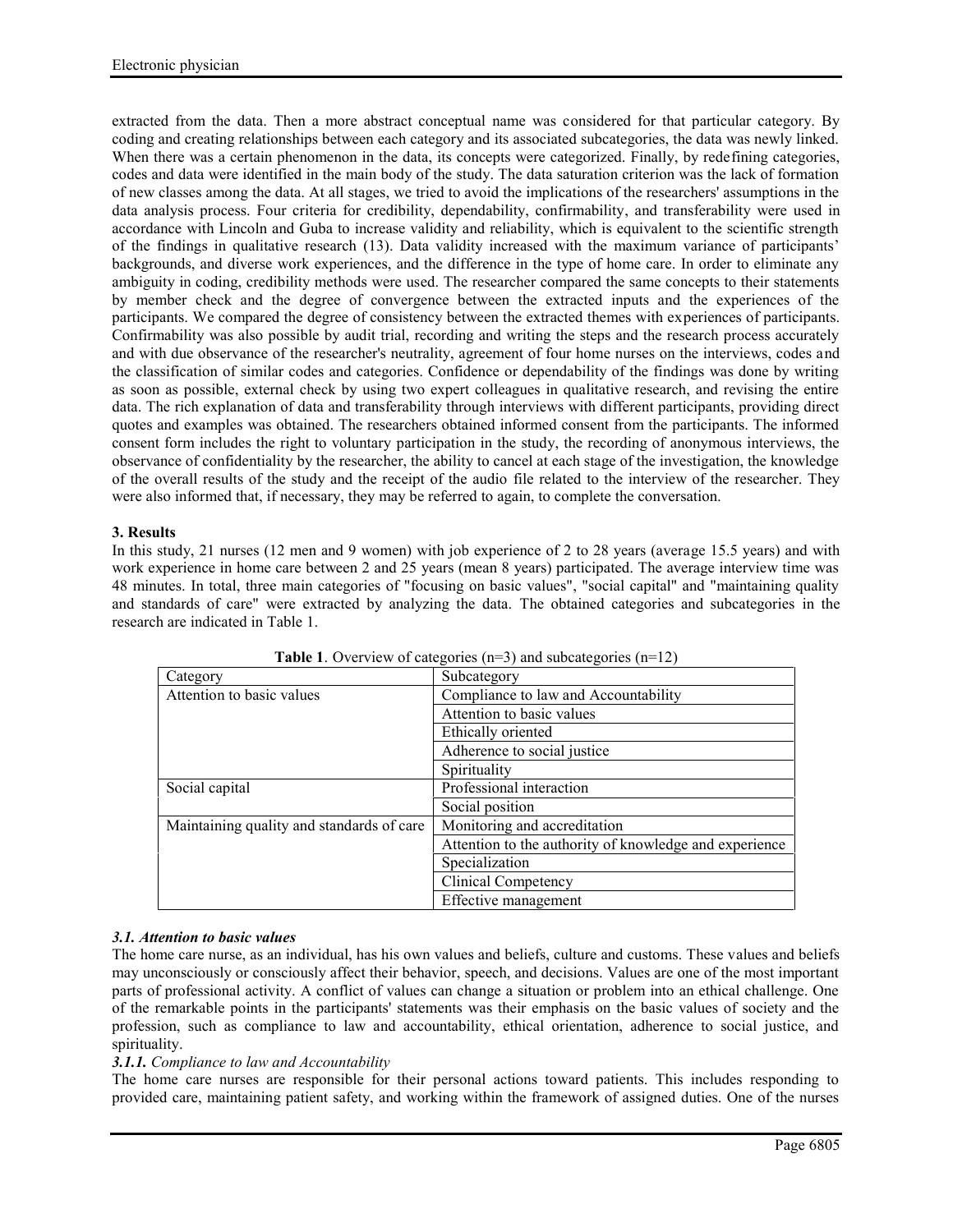who had 4 years of work experience at home care, said: " I told him I do not have permission to do this. I do not like to do something, only for someone to ask me later why I did this. We do not do it right now "(p.14). Another nurse said: "When a nurse works in a home care nursing setting, she is in the process of being legally accountable. .... We even try to collaborate with persons who enter home care in different ways in order to work together, legally."(p.22) *3.1.2. Ethically oriented*

Understanding ethics is an important part of home care nursing. Although nursing practices in the home care setting at first glance are considered to be clinical and apart from ethics, we see a link between ethics and clinical practice. Ethics refers to the decision-making process and the practice of them, which is strongly dependent upon the work of nurses. Ethical logic in nursing is based on care and the need for interpersonal communication, and is a combination of professional values and ethical logic. Nursing values are limited to professional, personal and client factors (14). Home care nurses are constantly faced with ethical challenges. A nurse who has 25 years of work experience in home care says: "We must know that if you talk behind someone's back, they will also be talk behind your back. Every time the patients say something about my colleague, I tell the patients that my colleague is correct and my colleague has not made a mistake, and he said right. Because if today, I will talk behind my colleague, the inexperienced person will also begin to talk behind me. But when you say, that's not my colleague's purpose, and I'll fix it for you now" (p.1). Another nurse says: " Of course, the number of collaborators who speak ill of each other is very small. But these kinds of channels should be blinded, otherwise it's a bad feeling." (p6). A nurse who has 25 years of work experience tells us about ethical considerations in the patient's family: "My method is that I do not look at the patient's family members at all, especially if they are of the opposite sex. I respect the rules in the relationship, because I'm entering family privacy. This is very important to me. I do not look at her whether she has or does not have a veil." (p.1)

## *3.1.3. Adherence to social justice*

"Adherence to social justice" is one of the subcategories of the main category "attention to basic values". Although nurses in the community believe that having access to health care is the right of all people in the community, they are confronted by an unbalanced distribution of wealth. A participant with 7 years of work experience at home care says: "The financial, social and cultural situation in the deprived rural areas is very bad. When a person arrives in a crowded room with an area of 9 meters, he forgets everything. The nurse is grieving for the patient and his family." (p.15). A participant with 23 years of work experience at home care nursing, says about his experience of social inequality: "Sometimes the families are so poor that the nurse is embarrassed to get paid. I sometimes go to the wealthy areas and sometimes to the poor areas of the city. God, why should all this be different? This economic difference influences me very much. It's a terrible economic gap". (p.2)

### *3.1.4. Spirituality*

The strong essence of spirituality can be found in the experiences of the participants. They not only see the effectiveness of their efforts in the patients' clinical outcomes, but also believe that their own personal lives are also influenced by their efforts with the supernatural forces involved. One of the nurses says: " I feel good ... because our work has a good sense of emotional reflection. The patient prays so much that you forget about fatigue ........" (p.14). Another participant says: "This is very important ... We live with the prayers of our patients, we must feel this and believe in it. If we do not believe it, this is an overwhelming job .... An inner feeling tells me that I live under the protection of these prayers. " (p.17). Some of them consider their presence in nursing, a divine success. A nurse says: "Thank you, God. Thank you for giving us the opportunity to reduce the pain of the patients. Thank you, God, for giving us the opportunity to have a lot of beautiful experiences." (p.21)

### *3.2. Social capital*

Social capital is predominantly based on cultural and social factors. The variety of links, cooperation, mutual trust, and communication among the members of a network will fulfill the goals of the members. In addition, social capital for development programs is a success factor. The existence of social capital is a suitable platform for economic and physical capital productivity. Home nurses are seeking social capital as a social actioner. Social capital is considered as a source for facilitating collective action. And this source includes trust, norms, or mutual behaviors (partnerships) in addition to paying attention to social affairs. Nurses seek to create a space of trust that can work reliably. They believe that by controlling the environment, creating conditions for understanding, consoling and showing reassuring behavior will be important. It is through trust, that a nurse actually creates a space of trust and support.

## *3.2.1. Professional interaction*

The main idea of social capital is that communication and interactions constitute a very important asset, and one person can use them in a critical condition. Home nurses use professional interaction and communication as a supportive resource. A home nurse says: "Experienced colleagues are good advisers for me. Especially in the first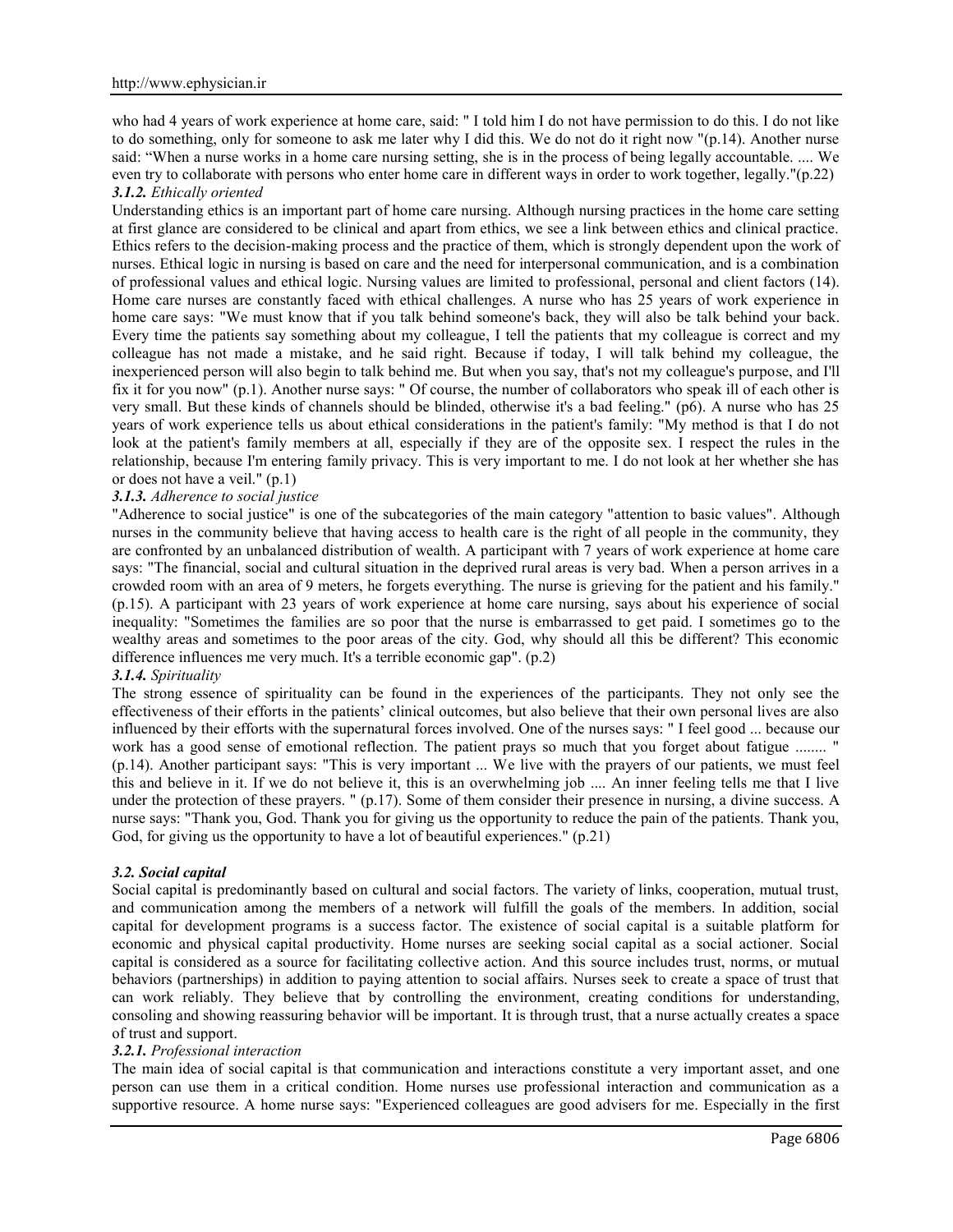six months of my experience, I was faced with a lot of problems, but after a year, the situation gradually became better. At the same time, there are still some cases that I need to consult, especially in cases that I have not experienced. A good colleague in this situation can remind me of things that I did not think of at all." (p.7). They also consider sharing their experiences as a factor in becoming professional: "If I am asked for my opinion, I am ready to help, if I can. Because it is serious for me, I would love to develop home care nursing ... I would love to see this progress." From nurses' points of view, another professional strategy is to encourage home nurses to socialize through groups and associations to reach the voice of the group from nurses to the public and the authorities. A partner with 12 years of home care experience says: "Employees working in this setting should also have a trade union organization that will address them to the Ministry of Health, so they can defend their rights in the future. Even such an association in the training of new colleagues can also be effective." (p.11)

# *3.2.2. Social position*

The dignity and authority of the nurse is due to the position of dignity in a social system. Nurses' social status is an assessment based on valid social value criteria in the community, from the position of a nurse in the minds of others, and shows how the nurse's position is relative to the position of other people in the "social space". In fact, nursing dignity is a value that society attaches to the role of the nurse. Home nurses are worried about their dignity in the community in Iran. A home nurse says: "It was a time when I was at home and he had a few visitors. I did not feel well at all. I was unhappy because a home nurse is considered a home worker in Iranian society. I felt humiliated .... I do not think home nursing is recognized in Iran, like so many other things." (p.5)

# *3.3. Maintaining quality and standards of care*

In terms of participants, quality of care is a range of services provided to individuals who increase the probability of appropriate results, and the nurses have the necessary information, skills, capabilities and updated professional knowledge. Participants consider the existence of professional standards and monitoring of them as a means to improve quality. For nurses, standard care is a critical part of home care, and plays an important role in determining quality care concepts.

## *3.3.1. Monitoring and accreditation:*

Participants believed that success in providing optimal nursing services at home depends on an effective assessment of the quality of services provided. " I think the supervisory team can do something. They can communicate with the family that they have been giving nursing care to. The family is the best supervisor. This is a law, the best supervisor is the service recipient ....... you are the director of the center. And you want to supervise the nurse who was sent to the patient's home. Now with cell phones and telegrams ... it can do a lot ... You can immediately contact the family. Are you satisfied with the service? How much did he get? Did you give her a gift? Do you have a complaint with her? All of these questions can be asked. That's where they offer a good service, they do it .... That means customer management." (p.4). "How good it will be to monitor any unnecessary action. Supervision is equal to maintaining a supreme position of nursing. Every nurse does his / her job and does not do other tasks. Supervision should be given to unauthorized persons and institutions……and we have to understand that lack of competence does not mean the lack of a degree…..and it's much better to have a platform for accreditation centers in the future. Because at the time of obtaining the license, only the minimum is taken into account "(p.21)

## *3.3.2. Attention to the authority of knowledge and experience*

Participating nurses emphasized the need to take advantage of the updated science, along with clinical experiences in care. According to them, nurses should have high academic knowledge and skills. A nurse with 20 years of work experience says: "It means that it is safe to say that the home is not the place to carry out techniques for the first time. You should even know how to use leucoplast as a professional. Unlike hospital nursing ... But at home, you have to have enough skill in every technique. When a nurse has enough information and science to come home, he will be more confident, surely. I think that you need to have a lot of information to work at home. The patient's family puts a packet of medicine in front of us and tells us how our patient should take them. This is when you should have good pharmacological information…" (p.2). Many of them referred to the need for specific home care education courses, and they agree with it. A nurse with 15 years of work experience at home: "The only difficulty is that we are far from new nursing science ... Indeed, if this information is available, I would be very happy to know it

... Creating a home-based nursing retraining course is a solution to keeping their information up to date." (p.8). At the same time, they do not consider the skills and knowledge aspects to be discounted from clinical experience, and nurses consider it necessary to have previous clinical experience before entering home care. A nurse with 5 years of work experience at home says: "I myself entered this profession without experience, but I do not advise that low experienced nurses enter this practice. You should have a few years of experience in the hospital, because you need an adequate base of experience .... First of all you should have some skills. Because you are an independent worker, you need to know that if an emergency arises, what you should do about it." (p.7)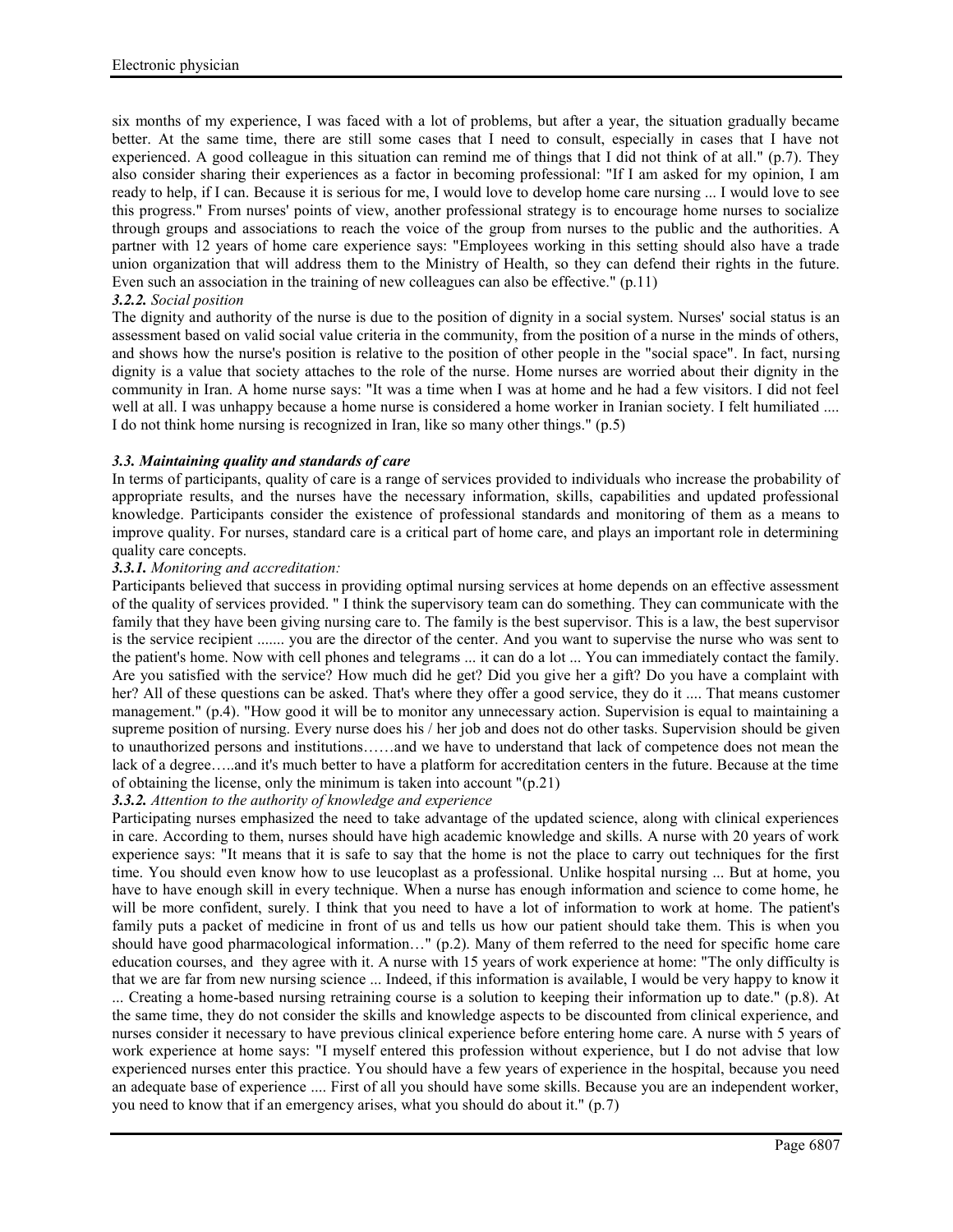## *3.3.3. Specialization*

Participants in this study believed that they needed to be specialized in providing professional and quality care. A participant with 4 years of home care experience says: " A nurse experienced in wound dressing has three qualities: she knows wounds very well, performs a good assessment, and chooses a good dress. If you're using this routine dressing for every wound, that it does not need to me anymore. A associated nurse can also put this dressing on the wound, so I'm an expert. We try not only to cover the wounds.... My nurse is trained, he especially knows about wounds. The benefits of this are that we can claim that we do special care for wound healing. It would have been better if specialized institutions were working. For example, an institute would provide a wound care services and the other for phototherapy and another chemotherapy center" (p.10). Another nurse with 15 years of work experience in home care and entrepreneurship with academic education: "Nursing institutions need to be more specialized in order to both make money and improve the quality of services. Today, some institutions are looking for wound dressings. One is in the field of counseling, another in the field of phototherapy and ... more specialized. If they limit their field of work, they can become a better brand in the professional field." (p.5). Some participants have stated that they are trying to avoid entering areas where they do not have enough expertise. "We usually do not accept babies because they do not have specialist nurses for the specific care needed." (p.11).

### *3.3.4. Clinical Competency*

Clinical competency is another subcategory of "Maintaining quality and standards of care" that the participants refer to. They considered determining the level of nurses' proficiency and effectiveness in preventing professional errors, ethical and legal violations. A nurse with 5 years of work experience in home care said: "However, it will take a long time to become a good nurse in home care. This requires excellent skill. This requires the power of thought and decision. First of all, I have one thing to say and that is - a good nurse in home care needs humility. You must be patient. If you expect everything to be planned because in its own direction, you will fail."(p.7). "A home nurse is a professional who has a high level of clinical skills in addition to having credible qualifications and high level academic knowledge, and he personally has several important indicators, such as high self-esteem, ability to manage in a crisis, ability to communicate effectively, the ability to provide education to different classes of society." "In home care, in addition to having enough knowledge and experience, we can point to indicators such as familiarity to teamwork and professional relationships, sociology and culture, public relations, and labor laws, creativity of innovation and .... Given that there is a limitation to the means and professionals in home care, mastery of work and having the ability of critical management is mandatory. Having reasonable self-confidence is necessary because we deal with multiple people at different levels of information at home".

## *3.3.5. Effective management*

Participants also stated that effective supervising and control on how to provide services at home by institutional managers is an important indicator of maintaining quality in home care. In their view, managers should ensure the effectiveness of the care provided. "When we send a nurse to the patient's home, we are always in touch with the family, ..... We ask about the process of work and family satisfaction. We will check the nurse frequently ....... However, families in the home feel freer to intervene in nursing, but we try to control this situation." Effective managers also lead the staff and care program towards a high quality. "First, the patient or elder is evaluated by the director or supervisor. Based on the assessment, the type of work is determined, the drugs are identified by the manager or supervisor, and the time is determined according to the list, and announced to the personnel."

### **4. Discussion**

The main purpose of the present study was to explain the professionalism of nurses' attitudes that were expressed in nurses' experiences in home care. Indeed, these themes are the answer to the question of what the factors and dimensions of professional care are, in home care. Overall, the results of the coding and categorization of obtained data in this study showed that the concept of professionalism in home care includes focusing on basic values, social capital, and maintaining quality and standards of care. In this study, most home nurses considered their work worthwhile. They believed that every professional nurse should respect social values of the community. A nurse should be responsive to providing competent home care and try to achieve professional and legal standards in conducting his or her performance. How do nurses become trustworthy? How much do they do to their obligations? How much do people trust the performance of home nurses? The answer to these questions is related to the foundation of value by nurses. Heydari and colleagues point to the cultural dimensions of values and beliefs as one of the most effective elements of home care (10). Holm believes that ethical codes help maintain the integrity of professional and individual values, and for nurses who cannot balance values with services, the result will be the inappropriate care of the patient (15). The results of the studies mentioned above are consistent with the present study. Nurses were required to comply with legal frameworks in this study. Safe nursing practices require understanding the legal framework that each nurse should take. Nikomanzari says that nurses should pay attention to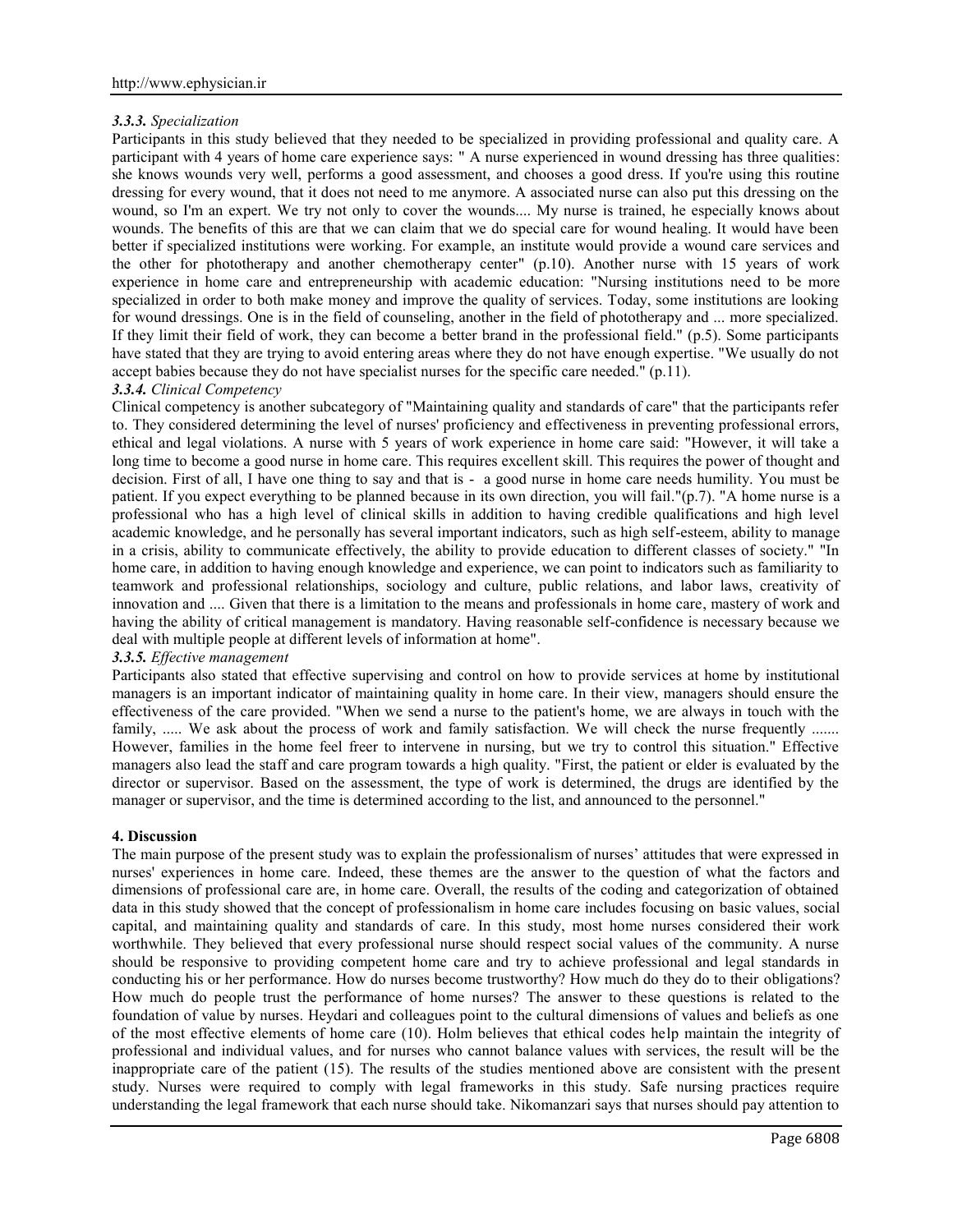this because their decisions and actions should be based on legal, ethical and professional principles (16). For this reason, legalism is one of the professional aspects of home care nursing. The concept of social capital was one of the main findings of this research. Social capital is a complex, multifaceted, and interdisciplinary concept attracting the attention of many nursing experts. Lauder and Looman have considered social capital to be unique, and believe that social capital is a way for nurses to engage in social interactions and create meaning and public trust related to health (17, 18).

One of the most important findings of this research was attention to maintaining quality and standards of care, which itself has dimensions and factors such as monitoring and accreditation, attention to the authority of knowledge and experience, clinical competence, effective management and specialization. The health system in the country needs to be sure of the professional competence of home nurses. It is essential that the skills are carefully measured, evaluated and judged. Although professionalism, skills and abilities in nursing care have been criticized many times (19), this problem seems to remain. Based on the results of this study, lack of clinical knowledge and experience was a factor in the failure to perform professional care. The experiences of the participants in this study showed that nursing graduates not only lack in knowledge and skills to accept their new role as independent nurses at home, but also have weaknesses in self-confidence and the ability to make the right decision as one of the essential nursing skills. The most important problems in the experiences of participants in this study were the need for further study, weakness in clinical skills, and the inability to make accurate and timely decisions in critical situations such as dealing with dying patients, which are consistent with the results of other studies. The findings of an Abedi et al. research on nurses' objective experiences, also showed that many nurses were incapable of entering the work environment in some cases (20). Heydari and colleagues also refer to the lack of specialized knowledge as one of the problems of nursing at home, and one of the main obstacles in providing quality care in home care is the lack of qualified personnel (10, 21). Norris says that a novice nurse may be expected to work like an expert nurse. These issues will enable a novice nurse to adapt to the conditions appropriately as a result of existing conflicts between expectations and workplace realities. As a result, there are adverse reactions in physical and psychological aspects, such as disability, depression, insecurity due to lack of efficiency in the workplace, and ultimately, withdrawal from nursing care (22). According to the American Nursing Association, graduates should be prepared to perform their duties in light of the rapid changes in the health system and the market (23). Efforts to improve knowledge in these issues can be a factor in increasing professionalism. It seems that a nurse's clinical knowledge and skills give her more strength to do home care and promote social position. The results of this study also point to the need for specialized care. The importance of specialized nursing work is identified in unexpected clinical problems. It is evident that a number of nurses are not able to provide high-quality services in all cases, due to the wide range of nursing home cares. Therefore, specialized nursing services at home is a must. The result of this specialization will be the establishment of credentials, career standards and general ethical principles. Home nurses also call for comprehensive efforts in qualifications, legality, competence, ethics, financial backing, and service provision. Management skills and professional relationships were also highlighted as other indicators of professionalism, which, of course, were shared with other scholars (24). Apker and colleagues confirmed that interdisciplinary communication is essential for the professional team and the effective communication of the team (25). Nursing managers' dominance of management principles, the precise use of managerial skills, the creation of a sense of trust and commitment to the institution, and the engagement of nurses are the tools that help to create a suitable environment for work and achievement of goals. In fact, increasing productivity is a sign of good organization and management for the advancement of care (26). The variety and wide range of home nursing care and the lack of access to all nurses working in this area were the limitations of this study. It is suggested that exploration in the experiences and perceptions of nurses and other caregivers from the care professionals at home, including nurses or those who are unlicensed, with different specializations is carried out in later studies.

## **5. Conclusions**

Although the move towards professionalism in home care has started in Iran, there is still a long way to go. Participants expressed their experiences in this study in three areas: Attention to basic values, social capital, maintaining quality and standards of care. The results showed that nursing professionalism at home is influenced by various confounding and facilitating factors, so that having individual and professional abilities, such as theoretical knowledge and practical skills, work experience, condition management, communication skills, ethical commitment, and professional, personal and social values are facilitators. Failure of the management and education system, as well as the negative attitude of the community, and social dysfunctions were identified as barriers to professionalization in home care. The barriers that have been roughly emphasized by other research have also caused the nurses to feel less confident and professional in their profession. Since the findings from qualitative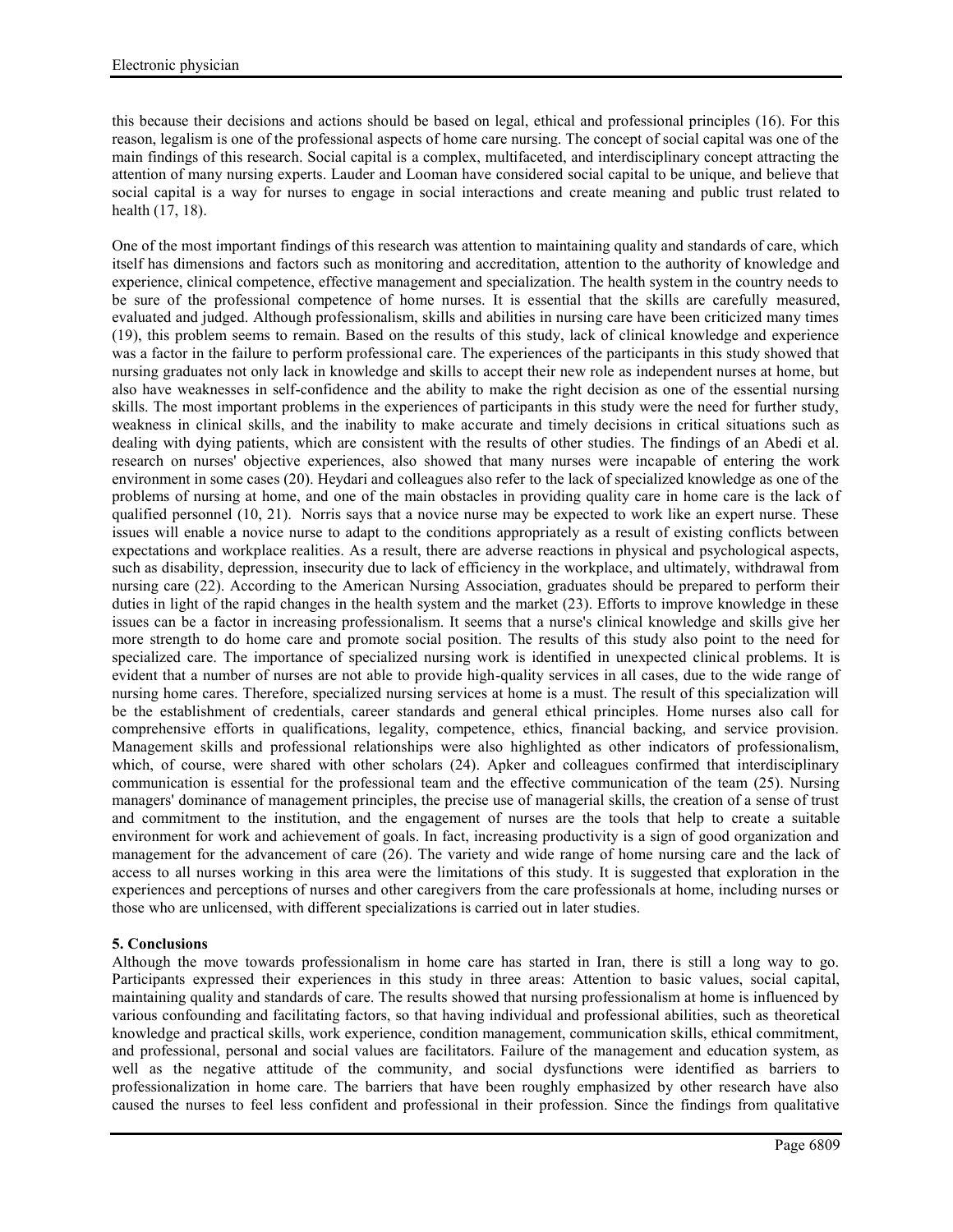studies lead to the understanding of a phenomenon in a particular situation, the findings of this study cannot be generalized to other situations and will be limited in scope. Nevertheless, these studies create insights that help guide nursing activities and planning, and help the process of theorizing.

### **Acknowledgments:**

This article was written as part of the Ph.D. in Nursing, which was registered at Mashhad University of Medical Sciences at No. 941375 and sponsored by the Deputy of Research and Technology of Mashhad University of Medical Sciences. The researchers would like to express their thanks for the cooperation of Mr. Ezzati, Managing Director of Nursing at Mashhad University of Medical Sciences, Mr. Bakhtiari, Mrs. Gheibi and all the participating nurses involved, who helped us in this study.

## **Conflict of Interest:**

There is no conflict of interest to be declared.

### **Authors' contributions:**

All authors contributed to this project and article equally. All authors read and approved the final manuscript.

### **References:**

- 1) Tabatabai A, Abbaszadeh A, Mohammadnejhad E. Nursing and professionalism: perception of cardiac care unit nurses. J Qual Res Health Sci. 2015; 4(1): 86-96.
- 2) Adib Haj Bagheri M, Salsali M, Ahmadi F. The concept of professional power in nursing. FEYZ. 2004; 8(1): 9-19.
- 3) van Mook WN, de Grave WS, van Luijk SJ, O'Sullivan H, Wass V, Schuwirth LW, et al. Training and learning professionalism in the medical school curriculum: current considerations. Eur J Intern Med. 2009; 20(4): 96-100. doi: 10.1016/j.ejim.2008.12.006. PMID: 19524167.
- 4) Shinyashiki GT, Mendes IAC, Trevizan MA, Day RA. Professional socialization: students becoming nurses. Revista latino-americana de enfermagem. 2006; 14(4): 601-7. doi: 10.1590/S0104- 11692006000400019. PMID: 16967168.
- 5) Nakrem S, Vinsnes AG, Seim A. Residents' experiences of interpersonal factors in nursing home care: a qualitative study. International journal of nursing studies. 2011; 48(11): 1357-66. doi: 10.1016/j.ijnurstu.2011.05.012. PMID: 21696735.
- 6) Carlson E, Bengtsson M. The uniqueness of elderly care: registered nurses' experience as preceptors during clinical practice in nursing homes and home-based care. Nurse education today. 2014; 34(4): 569-73. doi: 10.1016/j.nedt.2013.07.017. PMID: 23954003.
- 7) Genet N, Boerma WG, Kringos DS, Bouman A, Francke AL, Fagerström C, et al. Home care in Europe: a systematic literature review. BMC health services research. 2011; 11(1): 207. doi: 10.1186/1472-6963-11- 207. PMID: 21878111, PMCID: PMC3170599.
- 8) Or CK, Valdez RS, Casper GR, Carayon P, Burke LJ, Brennan PF, et al. Human factors and ergonomics in home care: Current concerns and future considerations for health information technology. Work. 2009; 33(2): 201-9.
- 9) Carlson E, Ra¨mga˚rd M, Bolmsjo I, Bengtsson M. Registered nurses' perceptions of their professional work in nursing homes and home-based care: A focus group study. Int J Nurs Stud. 2014; 51: 761-7. doi: 10.1016/j.ijnurstu.2013.10.002. PMID: 24176717.
- 10) Heydari H, Shahsavari H, Hazini A, Nasrabadi AN. Exploring the Barriers of Home Care Services in Iran: A Qualitative Study. Scientifica. 2016; 2016.
- 11) Azemian A. The standards of professionalism in nursing: the nursing instructors' experiences. Evidence Based Care. 2014; 4(1): 27-40.
- 12) Graneheim U, Lundman B. Qualitative content analysis in nursing research: concepts, procedures and measures to achieve trustworthiness. Nurse Education Today. 2004(24): 105–12. doi: 10.1016/j.nedt.2003.10.001. PMID: 14769454.
- 13) Guba EG, Lincoln YS. Competing paradigms in qualitative research. Handbook of qualitative research. 1994; 2(163-194): 105.
- 14) Goethals S, Gastmans C, de Casterlé BD. Nurses' ethical reasoning and behaviour: a literature review. Int J Nurs Stud. 2010; 47(5): 635-50. doi: 10.1016/j.ijnurstu.2009.12.010. PMID: 20096413.
- 15) Holm S. What should other healthcare professions learn from nursing ethics. Nursing Philosophy. 2006; 7(3): 165-74. doi: 10.1111/j.1466-769X.2006.00280.x. PMID: 16774603.